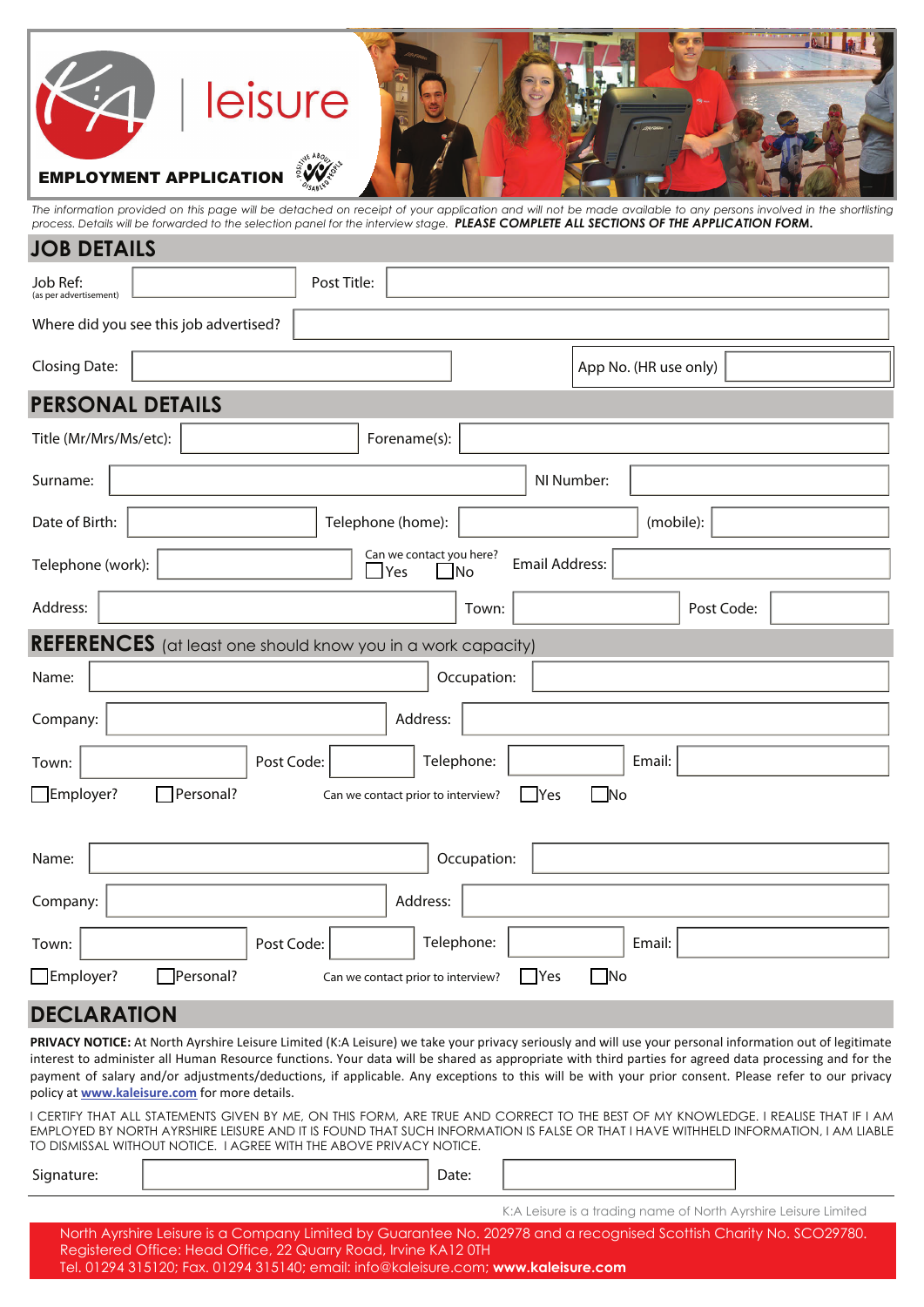App No.

## **EQUAL OPPORTUNITIES POLICY**

## **RECRUITMENT MONITORING**

In order to ensure that the Company EQUAL OPPORTUNITIES is being applied effectively throughout the Company, all job applicants are asked to provide the information requested by completing the following questionnaire.

The information obtained from monitoring will be treated in the strictest confidence and will be used to provide a statistical profile of the applicants for each job. This information **will not** be made available to any person involved in the selection process for this post.

| <b>GENDER</b>                          |                                                                        |                                   |                            |                                        |                      |
|----------------------------------------|------------------------------------------------------------------------|-----------------------------------|----------------------------|----------------------------------------|----------------------|
| $\Box$ Male                            | $\Box$ Female                                                          | $\Box$ Prefer not to say          | <b>Please Select</b>       |                                        |                      |
| <b>AGE</b>                             |                                                                        |                                   |                            |                                        |                      |
| $\Box$ Under 18 years                  | Under 25 years                                                         | $\Box$ 25-40 years                | $\Box$ 41-50 years         | $51$ years +<br>LΙ                     | <b>Please Select</b> |
| <b>MARITAL STATUS</b>                  |                                                                        |                                   |                            |                                        |                      |
| $\Box$ Single                          | $\square$ Married                                                      | □Divorced                         | $\Box$ Legally Separated   | Widowed                                |                      |
| $\Box$ Living with Partner             | <b>Please Select</b>                                                   |                                   |                            |                                        |                      |
| <b>ETHNIC ORIGIN</b>                   |                                                                        |                                   |                            |                                        |                      |
| $\Box$ White                           | $\Box$ Indian                                                          | $\Box$ Chinese                    | $\Box$ Bangladeshi         | Pakistani                              |                      |
| $\Box$ Black African                   | □ Black Caribbean                                                      | $\Box$ Other (please specify)     |                            |                                        |                      |
| <b>DRIVING LICENCE</b>                 |                                                                        |                                   |                            |                                        |                      |
| Do you hold a full UK Driving Licence? | $\prod$ Yes                                                            | $\Box$ No<br><b>Please Select</b> |                            |                                        |                      |
|                                        | <b>PROTECTING VULNERABLE GROUPS SCHEME</b>                             |                                   |                            |                                        |                      |
|                                        | Are you currently a member of the Protecting Vulnerable Groups Scheme? |                                   | $\Box$ Yes<br>$\square$ No | <b>Please Select</b>                   |                      |
|                                        | If yes, please detail your PVG Membership Number (16 digit number):    |                                   |                            |                                        |                      |
|                                        | If yes, please indicate area of Scheme your PVG refers to:             |                                   | <b>Work with Children</b>  | $\Box$ Both<br>$\Box$ Work with Adults | <b>Please Select</b> |

## **INFORMATION IN RELATION TO YOUR APPLICATION**

REHABILITATION OF OFFENDERS ACT 1974 - The Rehabilitation of Offenders Act 1974 (Exceptions) Order 1975 as amended applies to many posts within North Ayrshire Leisure. If selected for interview you will be required to complete a subsequent criminal convictions declaration form and vetting through Disclosure Scotland. Full details on the Recruitment of Ex-Offenders are available on request.

**CANVASSING -** Canvassing of Board members or employees of North Ayrshire Leisure, directly or indirectly, in connection with any appointment under North Ayrshire Leisure shall disqualify the applicant.

**JOB SHARING -** Job Sharing is the voluntary sharing, by two persons, of all the duties of an established full-time post. Job Sharing is open to current and prospective employees. It is not necessary to have an identified partner. Full details of the Job Sharing Scheme are available on request.

**POST INTERVIEW COUNSELLING** - Candidates who have been unsuccessful at interview may request feedback from the chairperson of the interviewing panel. External candidates will normally be given feedback by telephone. Internal candidates will normally be given feedback via an informal meeting.

**TIMESCALE -** We will be in contact with you no later than 20 working days after the detailed closing date of the post however, if you have not heard from us within that period, unfortunately you have been unsuccessful on this occasion.

**COMPLAINTS PROCEDURE -** For candidates who have been unfairly treated, the Company has a procedure to deal specifically with complaints. Complaints must be addressed to the Chief Executive in the first instance, who will then nominate an Officer to carry out an independent investigation. Financial compensation will not be considered. Complaints will be dealt with in the strictest confidence.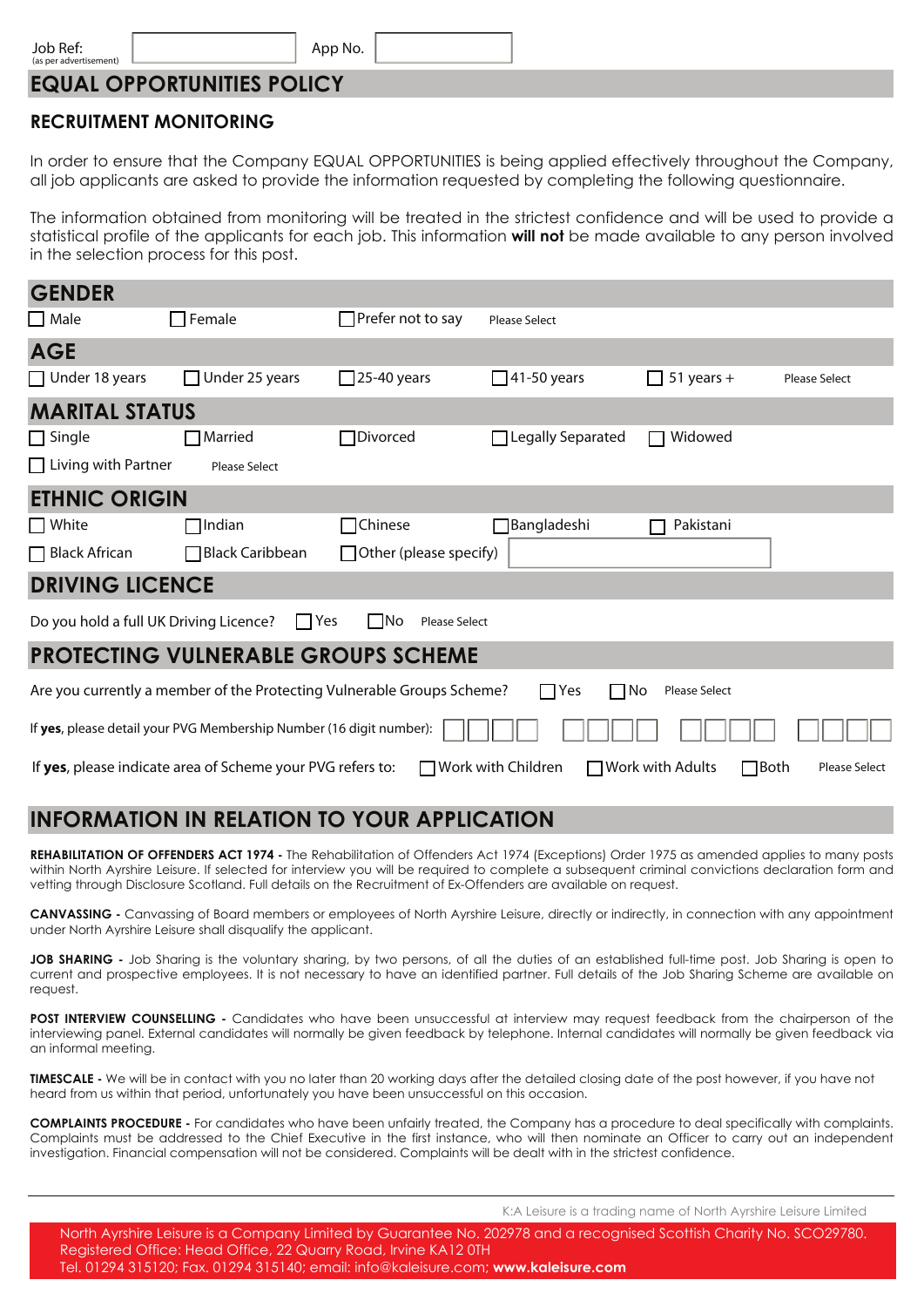**EDUCATION, QUALIFICATIONS & TRAINING**

#### **SCHOOL EDUCATION**

| School Attended: |       | From: | To:           |
|------------------|-------|-------|---------------|
| School Attended: |       | From: | To:           |
| Subject          | Level | Grade | Date Obtained |
|                  |       |       |               |
|                  |       |       |               |
|                  |       |       |               |
|                  |       |       |               |
|                  |       |       |               |
|                  |       |       |               |
|                  |       |       |               |
|                  |       |       |               |

## **FURTHER/HIGHER EDUCATION**

| College/University | Qualifications | Date Awarded |
|--------------------|----------------|--------------|
|                    |                |              |
|                    |                |              |
|                    |                |              |
|                    |                |              |
|                    |                |              |

#### **TRAINING**

**Course Details Course Details Course Details** 

K:A Leisure is a trading name of North Ayrshire Leisure Limited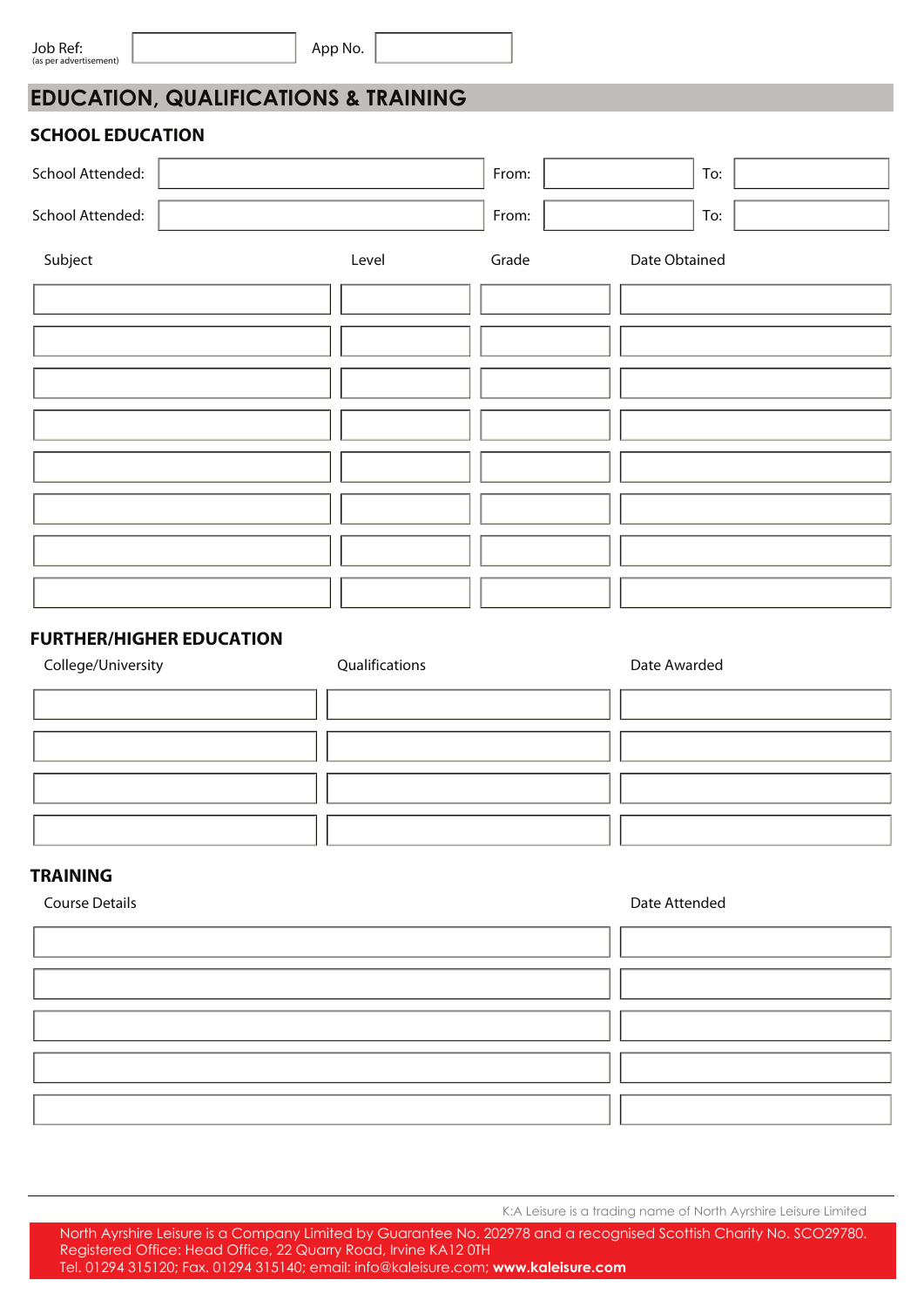| Job Ref:<br>(as per advertisement)                        | App No.                                                                                                |
|-----------------------------------------------------------|--------------------------------------------------------------------------------------------------------|
| <b>EMPLOYMENT DETAILS</b>                                 |                                                                                                        |
| <b>CURRENT EMPLOYMENT</b><br>Name and Address of Employer |                                                                                                        |
|                                                           |                                                                                                        |
|                                                           |                                                                                                        |
| <b>Employed Since:</b>                                    | Present Salary:<br>Notice required:                                                                    |
| Position Held and Responsibilities                        |                                                                                                        |
|                                                           |                                                                                                        |
|                                                           |                                                                                                        |
|                                                           |                                                                                                        |
|                                                           |                                                                                                        |
|                                                           |                                                                                                        |
|                                                           |                                                                                                        |
| Reason for seeking new employment                         |                                                                                                        |
| <b>PREVIOUS EMPLOYMENT</b><br>Date (from/until)           | Name and Address of Employer<br>Position<br>Reason for Leaving                                         |
|                                                           |                                                                                                        |
|                                                           |                                                                                                        |
|                                                           |                                                                                                        |
|                                                           |                                                                                                        |
|                                                           |                                                                                                        |
|                                                           |                                                                                                        |
|                                                           |                                                                                                        |
|                                                           |                                                                                                        |
|                                                           | Are you currently employed by North Ayrshire Leisure? TYes<br>$\Box$ No<br>Please Select               |
|                                                           | Have you previously been employed by North Ayrshire Leisure? TYes<br><b>Please Select</b><br>$\Box$ No |
| If Yes                                                    |                                                                                                        |
| Date From:                                                | Post Held:<br>To:                                                                                      |
|                                                           |                                                                                                        |
|                                                           | K:A Leisure is a trading name of North Ayrshire Leisure Limited                                        |

North Ayrshire Leisure is a Company Limited by Guarantee No. 202978 and a recognised Scottish Charity No. SCO29780. Registered Office: Head Office, 22 Quarry Road, Irvine KA12 0TH

Tel. 01294 315120; Fax. 01294 315140; email: info@kaleisure.com; **www.kaleisure.com**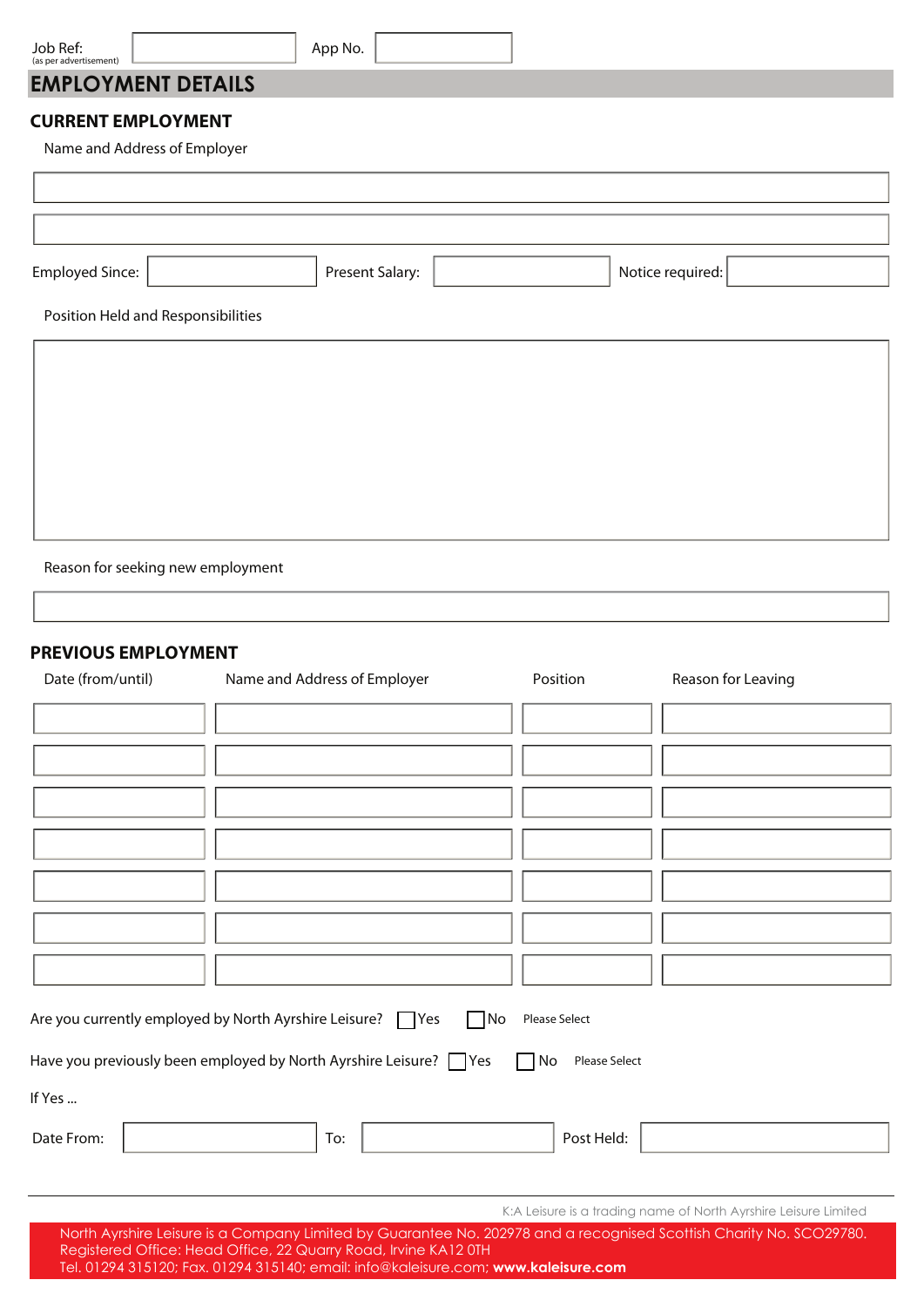App No.

## **INFORMATION IN SUPPORT OF YOUR APPLICATION**

Please supply information, including any activities, experience, skills and training (inside and outside work), which will support your application for this post. Please continue on next page, or attach one additional A4 page if required. CV's will **NOT** be accepted.

K:A Leisure is a trading name of North Ayrshire Leisure Limited